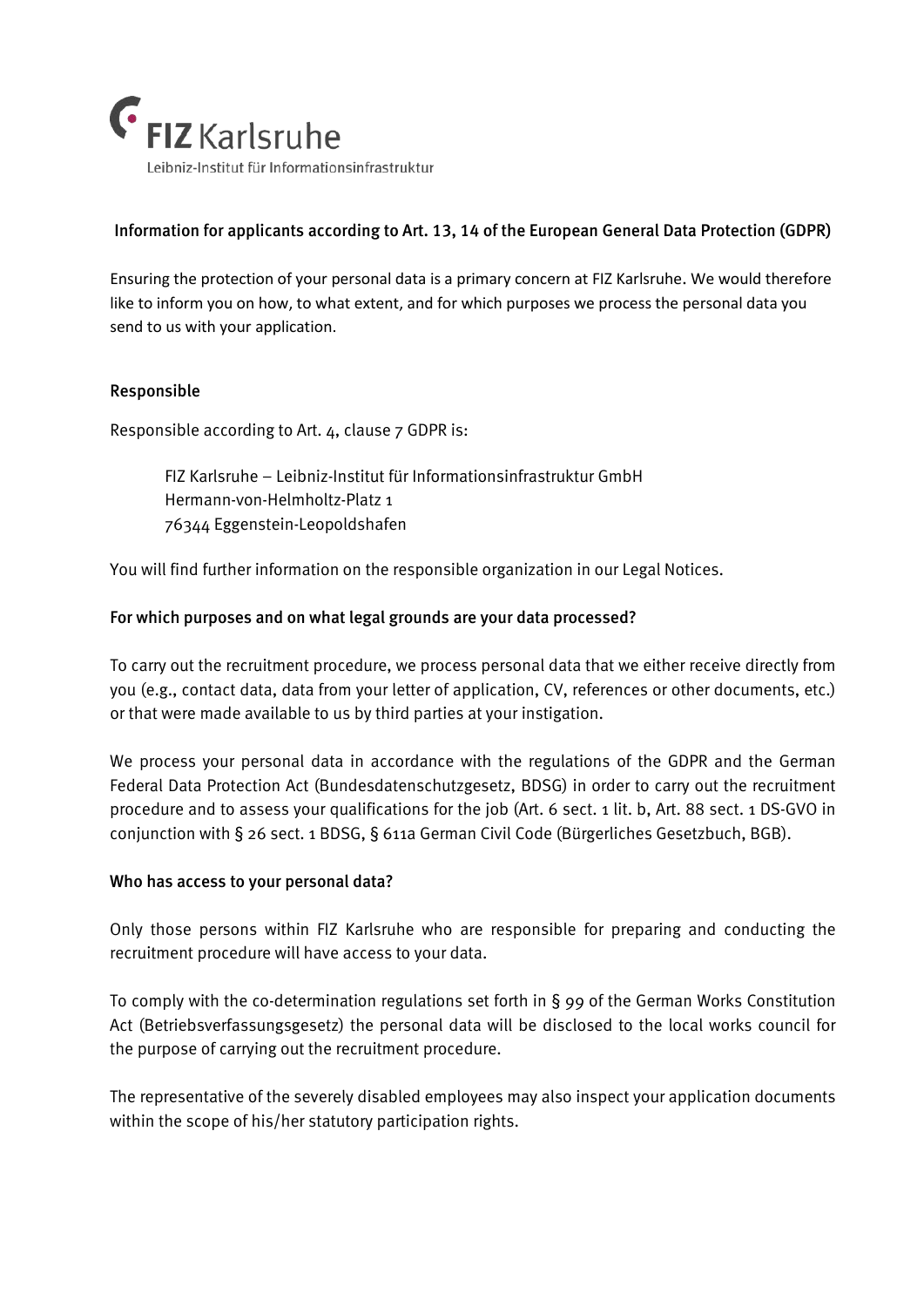

# How long are your data stored?

We will process your personal data for the duration of the recruitment procedure.

If your application is rejected, your personal data will be deleted six months after the end of the recruitment procedure at the very latest. This shall not apply if the processing is necessary in individual cases for the assertion, exercise or defence of legal claims beyond this periode or if statutory provisions require a longer storage periode.

If you receive an employment contract, training position, or internship at FIZ Karlsruhe, the data will be included into your personnel file and further processed in accordance with the legal regulations.

## Your rights

1. Right to be informed (Art. 15 GDPR)

Upon request, FIZ Karlsruhe will inform you in writing or by e-mail if and what kind of personal data we have stored about you.

2. Right to have data corrected ("Right to rectification", Art. 16 GDPR) Should you detect errors in your personal data stored by us, or if your personal data have changed, you have the right to have these data corrected and updated.

3. Right to have data blocked or deleted ("Right to erasure", Art. 17 GDPR) You have the right to have your personal data stored by us blocked or deleted, unless one of the reasons listed in art. 17 sect. 3 lit. a-e GDPR contradicts your request.

4. Right to restriction of processing (Art. 18 GDPR)

You have the right to restrict the processing of your personal data stored by us under the conditions outlined in art. 18, sect. 1 GDPR.

5. Right to data portability (Art. 20 GDPR)

You also have the right to receive your personal data that you have provided to us in a structured, common, machine-readable format.

6. Right to object (Art. 21 GDPR)

You also have the right to object at any time to the processing of your personal data on the basis of art. 6 sect. 1 lit. e or f DS-GVO on grounds relating to your particular situation.

To exercise your rights please contact us informally by mail or e-mail at one of the addresses listed below and describe your concern as precisely as possible. If necessary, we will ask you for further information in order to be able to examine your request.